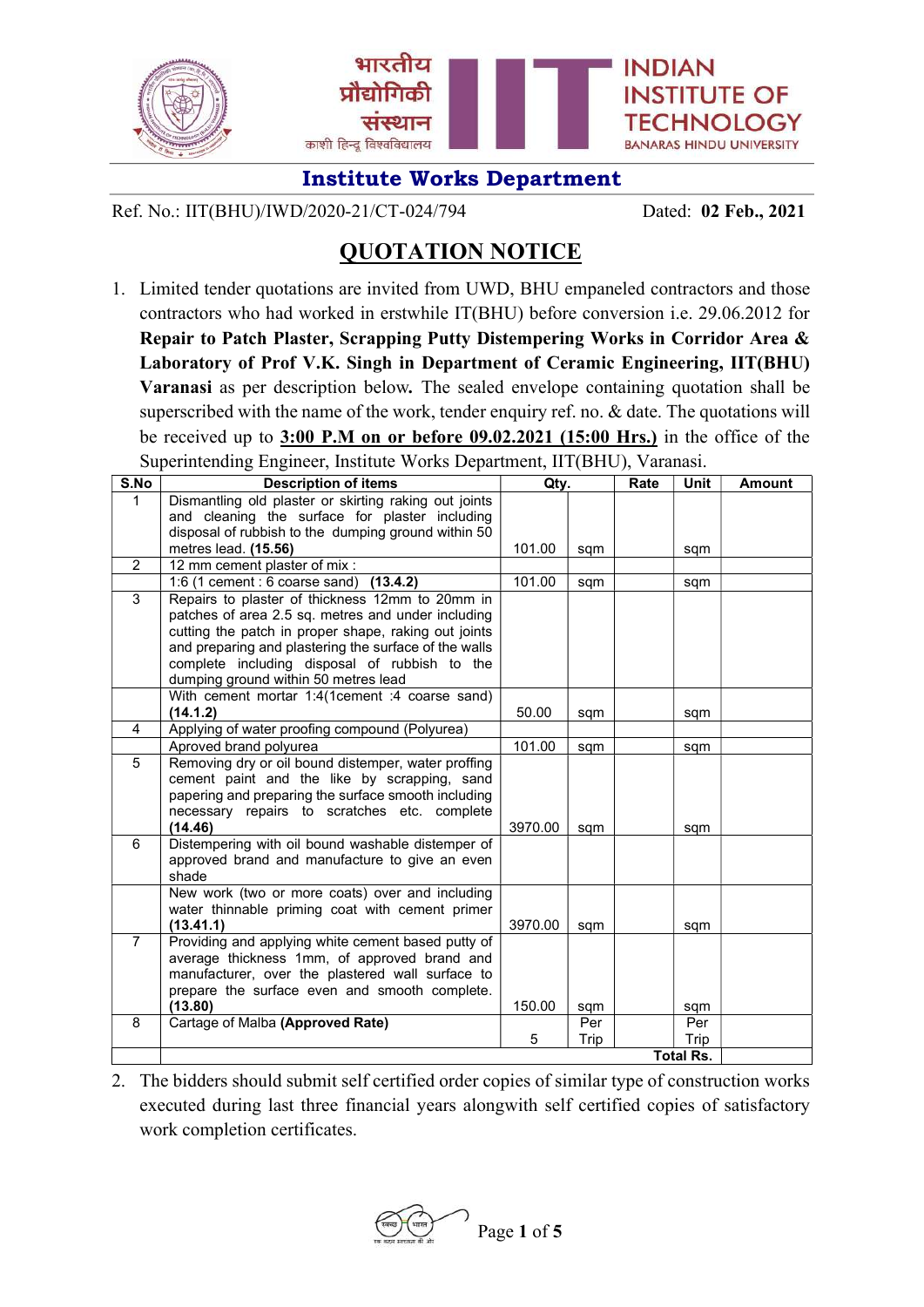



- 3. Those bidders who have already executed similar type of works in IWD, IIT(BHU) need not submit satisfactory work completion certificates. They should submit only the self certified copies of earlier work orders.
- 4. The amount of similar work order executed during preceding last three financial years should be at least:
- (i) 1 order of 80% of estimated cost of this work.

#### OR

(ii) 2 order of 60% of estimated cost of this work.

### OR

- (iii) 3 order of 40% of estimated cost of this work.
- 5. (a) Intending bidder should have average annual financial turnover of at least 30% of the estimated cost of this works during preceding last three financial years. Self-certified photocopies of certificate from CA to be submitted with bid.

 (b) Should not have incurred any loss in more than three years during the preceding three financial years ending 31st March, 2020. Self-Certified photocopy of certificate from CA to be submitted alongwith last three years Profit & Loss Account to be submitted with bid.

 (c) Should have a solvency certificate of 40% of the estimated cost issued by Bank during the last six months. Certified copy of original solvency certificate to be submitted with bid.

- 6. Any bid submitted without the above-mentioned documents in support of criteria laid down from Sl. No. 2 to 5 above shall be treated as unresponsive and may not be considered for further evaluation by the tender opening committee.
- 7. The quotation forms complete in all aspects along with all required documents should be submitted in sealed envelope along with **tender fee of Rs. 500.00 + Rs. 90.00 (GST**  $\omega$ )  $18\%$ ) = Rs. 590.00 in the form of demand draft drawn in favour of the Registrar, IIT (BHU), payable at Varanasi.
- 8. The estimated cost of this work is Rs. 4,98,008.15. The Earnest Money Deposit of Rs. 12,500.00 shall be submitted in the form of FDR or DD in favour of the Registrar, IIT(BHU), payable at Varanasi. The EMD of successful bidder will be retained until the completion of work and shall be returned after the payment of final bill & deduction of security deposit. The EMD of unsuccessful bidders shall be returned after the final award of work.
- 9. In case of tie between two or more bidders at L-1 price, all L-1 bidders shall be asked to resubmit their bids in sealed envelope with the objective to break the tie to obtained a single L-1 bidder.
- 10. The works will be executed on Agreement/work order basis.

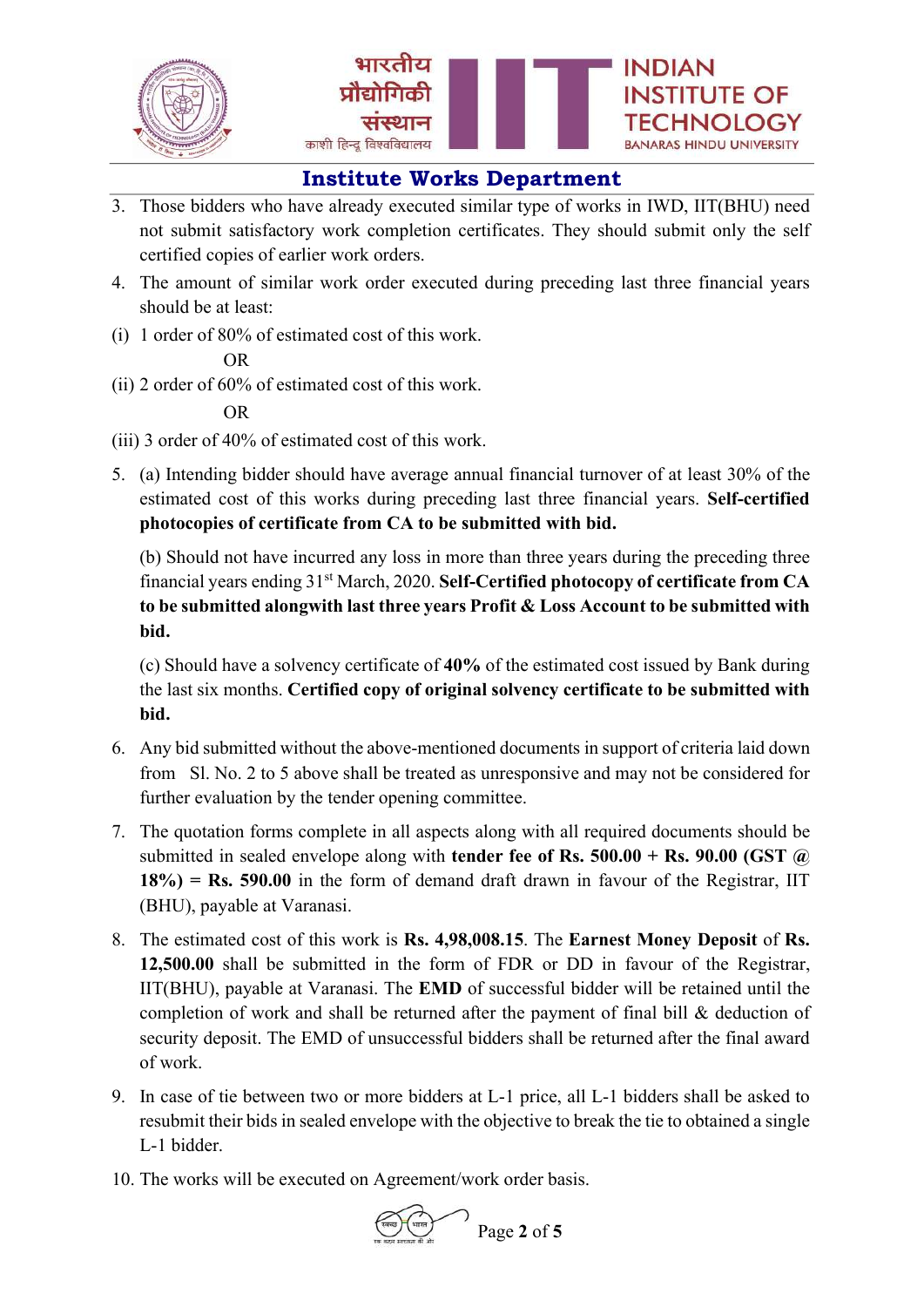

INDIAN

**INSTITUTE OF** 

BANARAS HINDU UNIVERSITY

- 11. Institute reserves the right to reject any quotation or all quotation without prejudice, prior notice, or any explanation/justification.
- 12. If a quotation is submitted without mentioning explicit rate of each item, quotation will not be considered for further processing.
- 13. Quotation(s), if not duly signed by the contractor or his legally authorized partner, if any, will be considered invalid.
- 14. Security deposit  $(2.5\%$  shall be deducted from each bill. The security deposit of 5% deducted from all the bills will be refunded after completion of the defect liability period, i.e., 05 years from the date of payment of final bill and confirmation of no defect from IWD engineering wing. The date of work completion will be counted as the date of payment of final bill.

A retention amount of  $\omega$  10% of the gross amount of the bill shall be deducted from each running bill of the bidder till the sum along with sum already deposited as earnest money, will amount to Security Deposit of 5% of the tender value of the work.

- 15. 1% water tax will be deducted from each bill, wherever applicable.
- 16. Electricity charge will be deducted as per the actual consumption.
- 17. 2% Income Tax and other applicable taxes such as GST etc. shall be deducted as per applicable Govt. rules.
- 18. Amount and quantity variation: Quantity may vary as per actual work execution/site requirement/end user suggested changes during execution but the final bill value shall not exceed more than 5% of order value.
- 19. Work completion period: Within 30 days from the issue of the work order/date of agreement. A period of 03 days will be added to the allocated period for the completion of this work.
- 20. Late work completion penalty: If work is not completed within the given time, penalty will be deducted as per institute norms. It will be implemented in verbatim with no excuse to be entertained for whatsoever be the reason.
- 21. Any damage caused to the building shall have to be made good by contractor at no extra cost & without any delay.

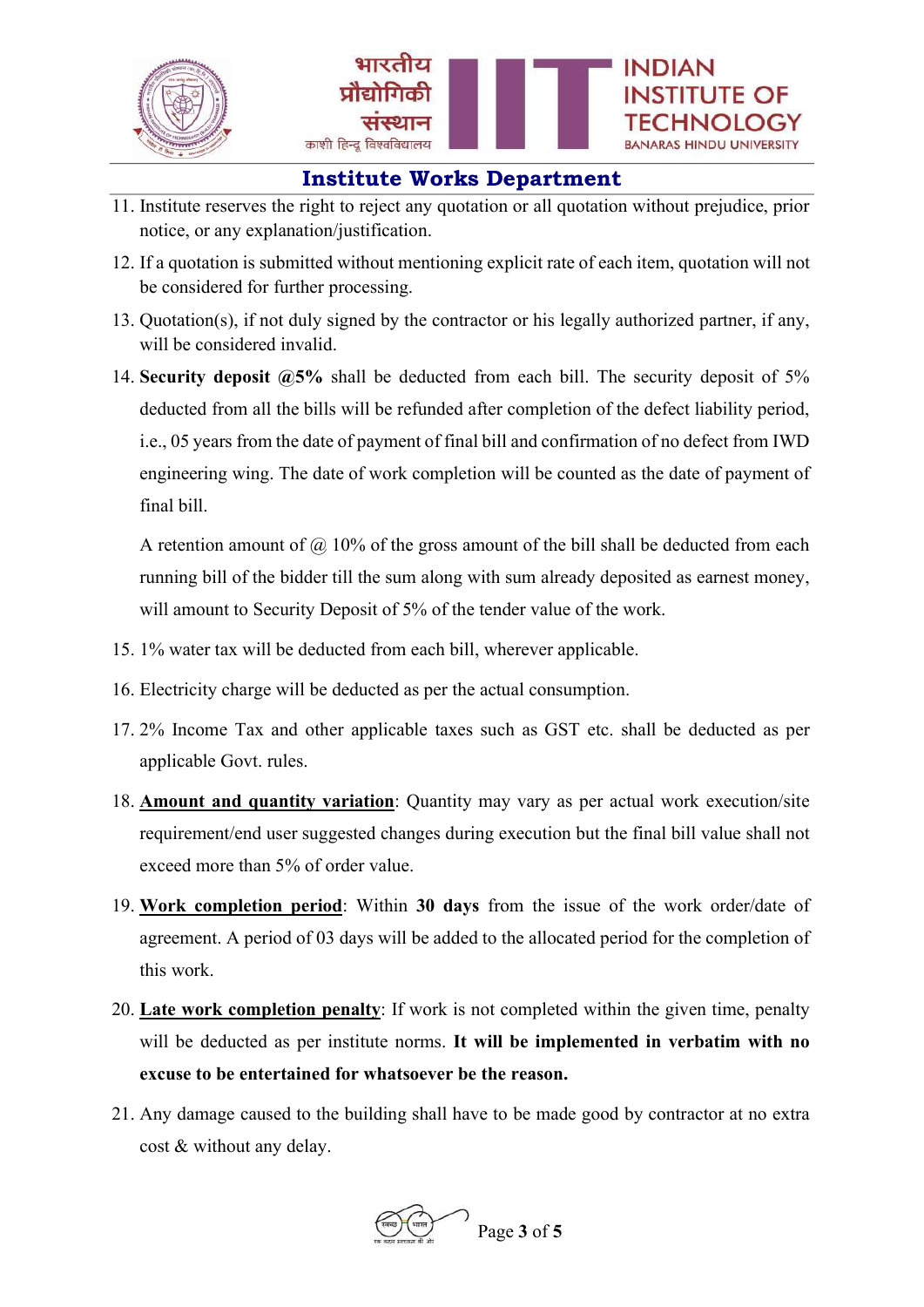

- 22. Site must be cleared, and made neat and clean. Any waste material resulted out of the work execution must be disposed of to the specified location identified by the Assistant Engineer, IWD. If not, 1% extra charges shall be deducted from the bill to dispose of the malba.
- 23. Duly completed tender document alongwith Quotation form, tender fee & E.M.D. should be sealed in one envelope, which is superscribed with Name of work, Tender Reference No. & date submitted on or before the last date & time as mentioned at S. No. 1 above.
- 24. The empty containers of paint/adhesive/chemicals etc. used in the work are to be returned to the custody of Assistant Engineer, IWD.
- 25. The bids submitted after the last date  $\&$  time will not be considered for opening. The bids received within the last date & time will be opened on 09.02.2021 (16:00 Hrs.) in the office of Institute Works Department, IIT(BHU), Varanasi.

Sd-Superintending Engineer IWD, IIT(BHU), Varanasi